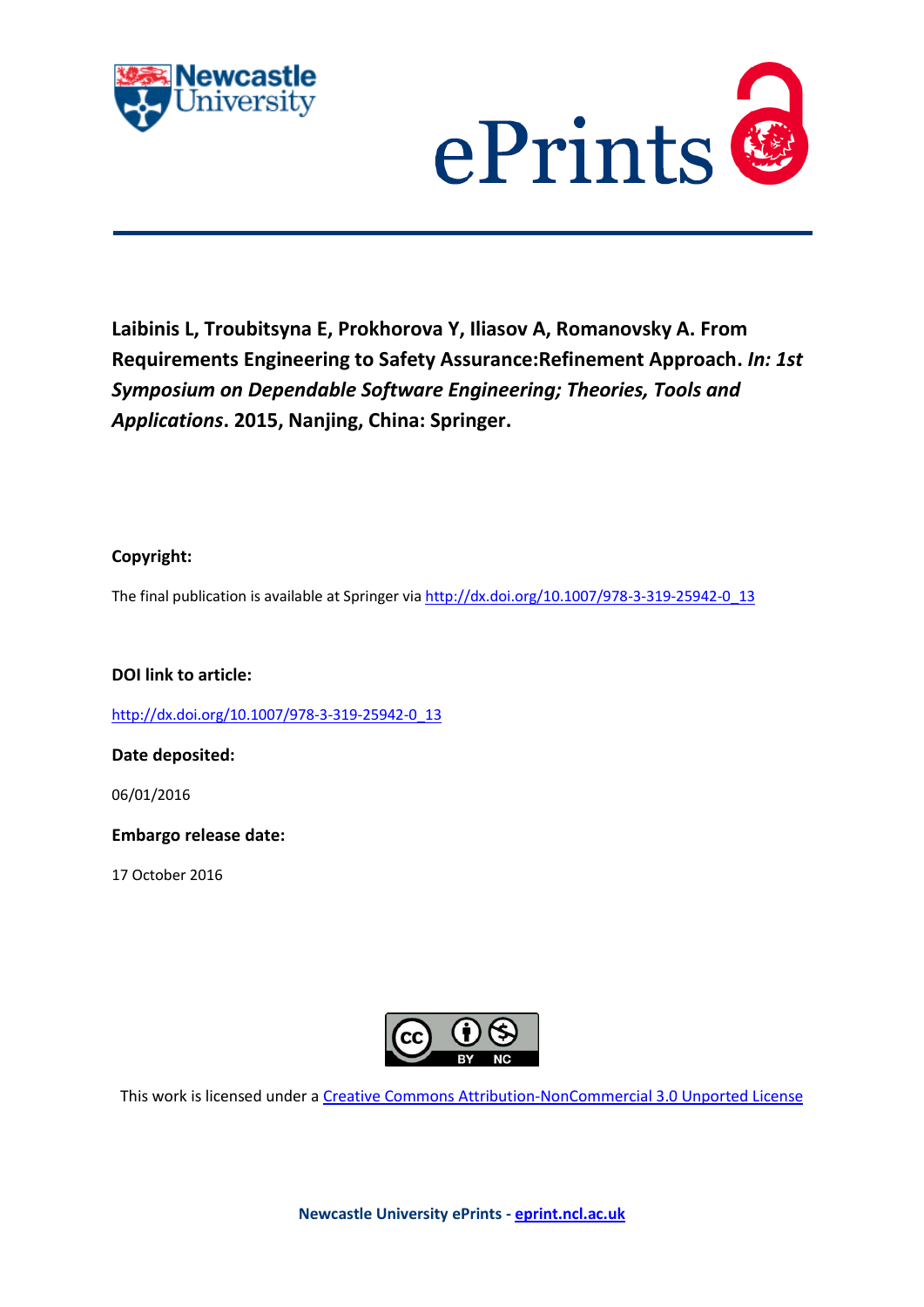# From Requirements Engineering to Safety Assurance: Refinement Approach

Linas Laibinis<sup>1</sup>, Elena Troubitsyna<sup>1</sup>, Yuliya Prokhorova<sup>2</sup>, Alexei Iliasov<sup>3</sup>, and Alexander Romanovsky<sup>3</sup>

> <sup>1</sup> Åbo Akademi University, Turku, Finland <sup>2</sup> Space Systems Finland, Espoo, Finland <sup>3</sup> Newcastle University, Newcastle Upon Tyne, UK {linas.laibinis,elena.troubitsyna}@abo.fi yuliya.prokhorova@ssf.fi {alexei.iliasov, alexander.romanovsky}@ncl.ac.uk

Abstract. Formal modelling and verification are widely used in the development of safety-critical systems. They aim at providing a mathematically-grounded argument about system safety. In particular, this argument can facilitate construction of a safety case – a structured safety assurance document required for certification of safety-critical systems. However, currently there is no adequate support for using the artefacts created during formal modelling in safety case development. In this paper, we present an approach and the corresponding tool support that tackles this problem in the Event-B modelling framework. Our approach establishes a link between safety requirements, Event-B models and corresponding fragments of a safety case. The supporting automated tool ensures traceability between requirements, models and safety cases.

#### 1 Introduction

Formal techniques provide the designers with a rigorous mathematical basis for reasoning about the system behaviour and properties. Usually formal modelling helps in uncovering problems in requirements definition as well as deriving additional constraints for ensuring safety. Though formal modelling provide the designers with a valuable input for safety assurance, currently there is no adequate support for integrating the results of formal modelling into construction of safety argument – a safety case. In this paper, we propose a method and tool support for linking formal modelling in Event-B and safety case construction.

Event-B is a formal framework for correct-by-construction system development [1]. It has been extensively experimented with in the industrial setting [2,3]. The framework employs refinement as the main development technique and proofs to verify correctness of the system behaviour with respect to systemlevel properties, such as safety. The industrial-strength tool support – the Rodin platform [4] – provides the developers with highly automated environment for modelling and verification.

To efficiently exploit the benefits of formal modelling, in this paper we present an automated integrated approach that facilitates construction of safety cases from Event-B models. The approach spans over requirements engineering, formal modelling and safety argumentation via safety cases. While automating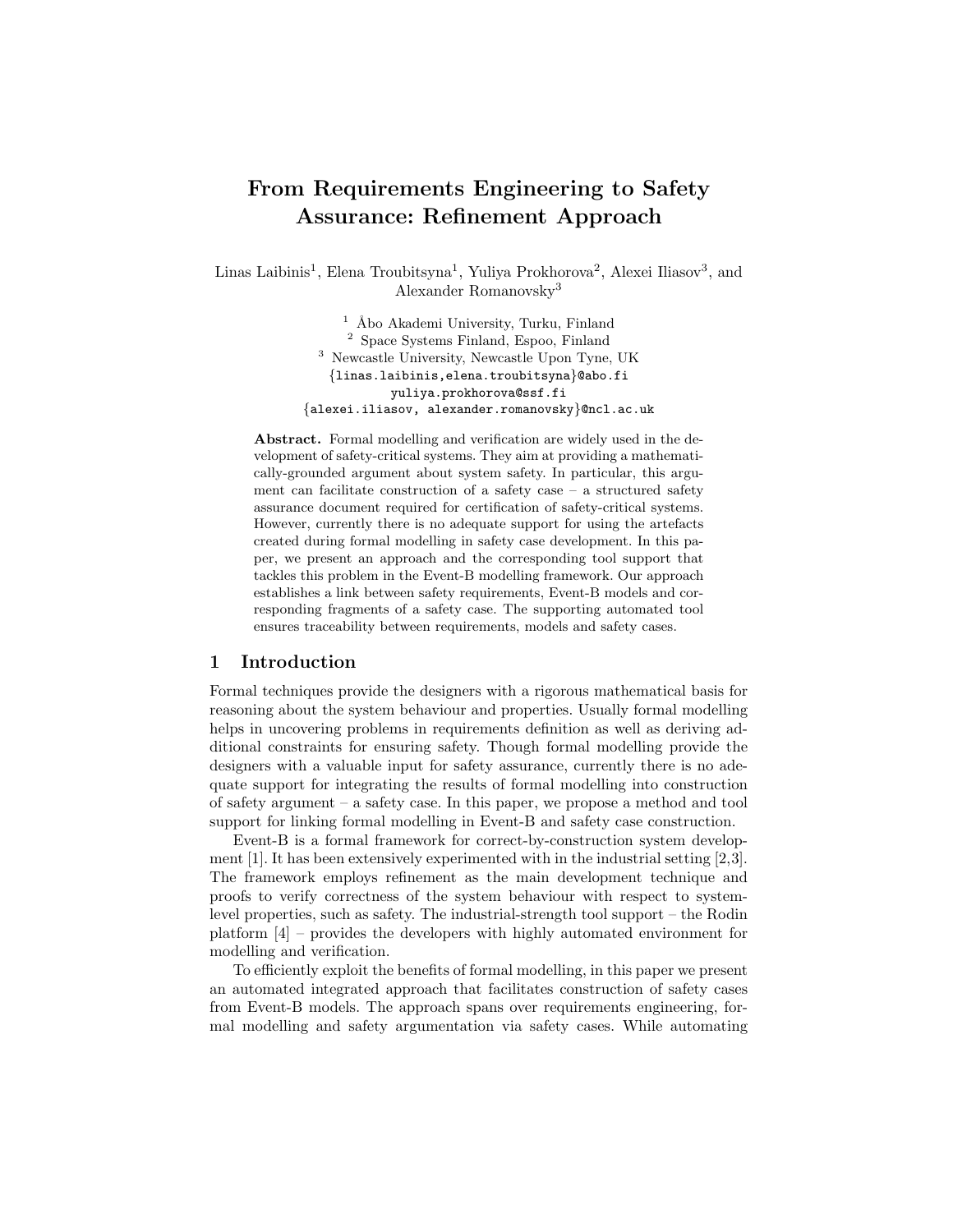

Fig. 1. Event-B machine and context

the proposed approach, we aim at creating a non-obtrusive tool support that nevertheless allows us to maintain the link between the dynamically changing requirements, models and safety cases. To achieve this goal, we relied on a novel industry-driven standard OSLC – Open Services for Life Cycle Collaborations [5]. The standard allows the engineers to achieve inter-operability between engineering tools by specifying the access to the external resources of these tools. We believe that the proposed approach has two main benefits: it supports co-engineering of requirements, models and safety cases, while the tool support ensures seamless interoperability and traceability across the domains.

The paper is structured as follows. In Section 2, we describe our chosen formal framework – Event-B as well as discuss classification and formalisation of safety requirements in Event-B. Section 3 presents our methodology for constructing safety cases from requirements and artefacts of formal modelling. In Section 4, we present the steam boiler case study demonstrating the proposed methodology. Section 5 presents our proposal on dynamic tool integration in a common information environment. Finally, in Section 6, we overview the related work and give some concluding remarks.

## 2 Modelling and Verification of Safety-Critical Systems in Event-B

Event-B: Background. Event-B is a state-based framework that promotes the top-down, correct-by-construction approach to system development and formal verification by theorem proving. In Event-B, a system model is specified as an abstract state machine [1]. An abstract state machine encapsulates the model state, represented as a collection of variables, and defines operations on the state, i.e., it describes the dynamic behaviour of a modelled system. The variables are strongly typed by the constraining predicates that together with other important properties of the systems are defined in the model invariants. Usually, a machine has an accompanying component, called *context*, which includes user-defined sets, constants and their properties given as a list of model axioms.

A general form for Event-B models is given in Fig. 1. The machine is uniquely identified by its name  $M$ . The state variables,  $v$ , are declared in the **Variables** clause and initialised in the Init event. The variables are strongly typed by the constraining predicates  $I$  given in the **Invariants** clause. The invariant clause might also contain other predicates defining properties (e.g., safety invariants) that should be preserved during system execution.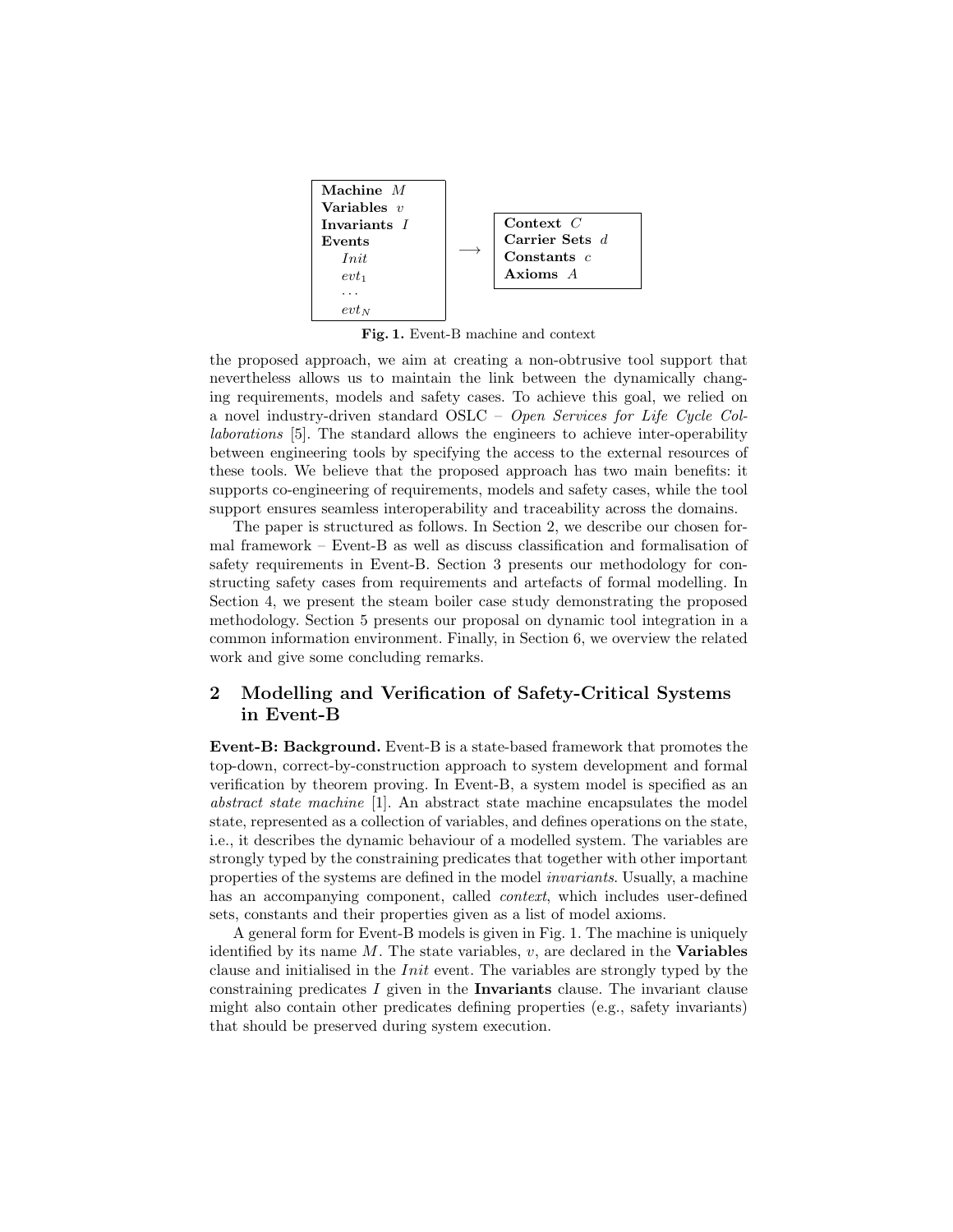The dynamic behaviour of the system is defined by a set of atomic events. Generally, an event has the following form:

#### $e \,\widehat{=}$  any a where  $G_e$  then  $R_e$  end,

where e is the event's name, a is the list of local variables, the *guard*  $G_e$  is a predicate over the local variables of the event and the state variables of the system. The event body is defined by a multiple (possibly nondeterministic) assignment over the system variables. In Event-B, such an assignment represents the corresponding next-state relation  $R_e$ . The guard defines the conditions under which the event is enabled, i.e., its body can be executed. If several events are enabled at the same time, any of them can be chosen for execution nondeterministically.

Event-B development starts from an abstract specification that nondeterministically models most essential functional requirements. In a sequence of refinement steps, we gradually reduce nondeterminism and introduce detailed design decisions. In particular, we can add new events, split events as well as replace abstract variables by their concrete counterparts, i.e., perform data refinement.

The consistency of Event-B models, i.e., verification of well-formedness and invariant preservation as well as correctness of refinement steps, is demonstrated by discharging a number of verification conditions – proof obligations. Moreover, the Event-B formalism allows the developers themselves to formulate theorems to be proven. Full definitions of all the proof obligations are given in [1].

The Rodin platform [6] provides an automated support for formal modelling and verification in Event-B. In particular, it automatically generates the required proof obligations and attempts to discharge them. The remaining unproven conditions can be dealt with by using the provided interactive provers.

Formalisation of Safety Requirements in Event-B. Formal modelling is especially beneficial for requirements engineering. It helps to spot missing or contradictory requirements and rigorously define system properties and constraints. In a succession of EU projects [2,4,7], the most prominent of which is Deploy [2], we have gained significant experience in modelling safety-critical systems from different domains. It allowed us to identify a number of typical solutions for representing requirements in formal models. These solutions can be represented as classes of requirements (for more details, see [8]). Below we give a few examples of the classes of the requirements:

- $-$  Class 1: Global properties contain invariant properties to be maintained;
- $-$  Class 2: Local properties define effects of certain action in a particular system state;
- Class 3: Causal order define the required order of system events;
- $-$  Class 4: Absence of system deadlock require that execution of safety actions should not be prevented by a deadlock.

Table 1 summarises typical representation of the above classes in an Event-B model. Formally, the described relationships can be defined as a function  $F_M$ mapping safety requirements  $(SRs)$  into a set of the related model expressions:

 $SRs \rightarrow \mathcal{P}(MExpr)$ ,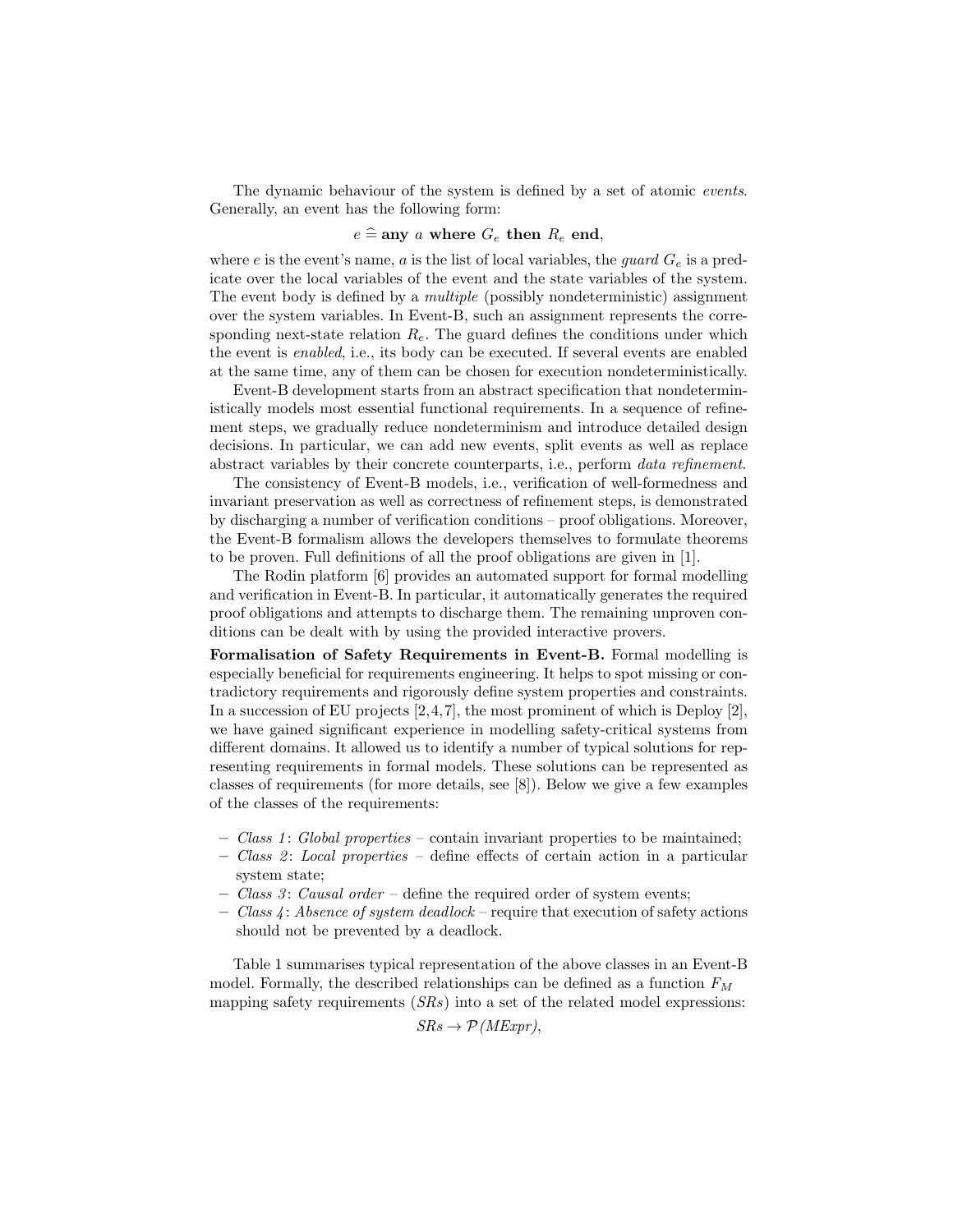| Safety      | Model element      | Associated verification                     |
|-------------|--------------------|---------------------------------------------|
| requirement | expressions        | theorem(s)                                  |
| SR of Cl. 1 | invariants         | group of invariance theorems for each event |
| SR of Cl. 2 | event,             | theorem about a specific post-state of      |
|             | state predicate    | an event                                    |
| SR of Cl. 3 | pairs of events,   | group of theorems about enabling            |
|             | event control flow | relationships between events                |
| SR of Cl. 4 | all events         | theorem about the deadlock freedom          |

Table 1. Formalisation of safety requirements

where  $\mathcal{P}(T)$  corresponds to a power set on elements of T and MExpr stands for a generalised type for all possible expressions that can be built from the model elements, i.e., model expressions. Here model elements are basic elements of Event-B models such as axioms, variables, invariants, events, and attributes. Such defined mapping allows us to trace the system safety requirements given in an informal manner into formal specifications in Event-B.

Formal modelling and verification allow the designers to not only achieve a high confidence in system design, but also justify system safety during certification. The increasing reliance on safety cases in the certification process has motivated our work on linking formal modelling in Event-B with safety case construction – the work that we describe next.

#### 3 From Event-B Models to Safety Cases

Safety cases: Background. A safety case is "a structured argument, supported by a body of evidence that provides a convincing and valid case that a system is safe for a given application in a given operating environment" [9]. The construction, review and acceptance of safety cases are valuable steps in the safety assurance process of critical systems. Several industrial standards, e.g., ISO 26262 [10] and EN 50126 [11], prescribe production and evaluation of safety cases for system certification.

In general, safety cases can be documented either textually or graphically. Currently, the graphical notation called Goal Structuring Notation (GSN) [12,13] is gaining popularity for presenting safety arguments within safety cases. GSN aims at graphical representation of safety case elements as well as the relationships between them. The building blocks of GSN are shown in Fig. 2. Essentially, such a constructed safety case consists of goals, strategies and solutions. Here goals are the requirements, targets or constraints to be met by a system. Solutions contain the information extracted from analysis, verification or simulation of a system (i.e., evidence) to show that the goals have been met. Finally, strategies are reasoning steps describing how goals are decomposed into sub-goals.

Safety case elements can be in two types of relationships: "Is solved by" and "In context of". The former is used between goals, strategies and solutions. The latter links a goal (a strategy) to a context, an assumption or a justification.

GSN has been extended with generic argument patterns [12], supporting structural and entity abstraction. The examples of structural abstraction are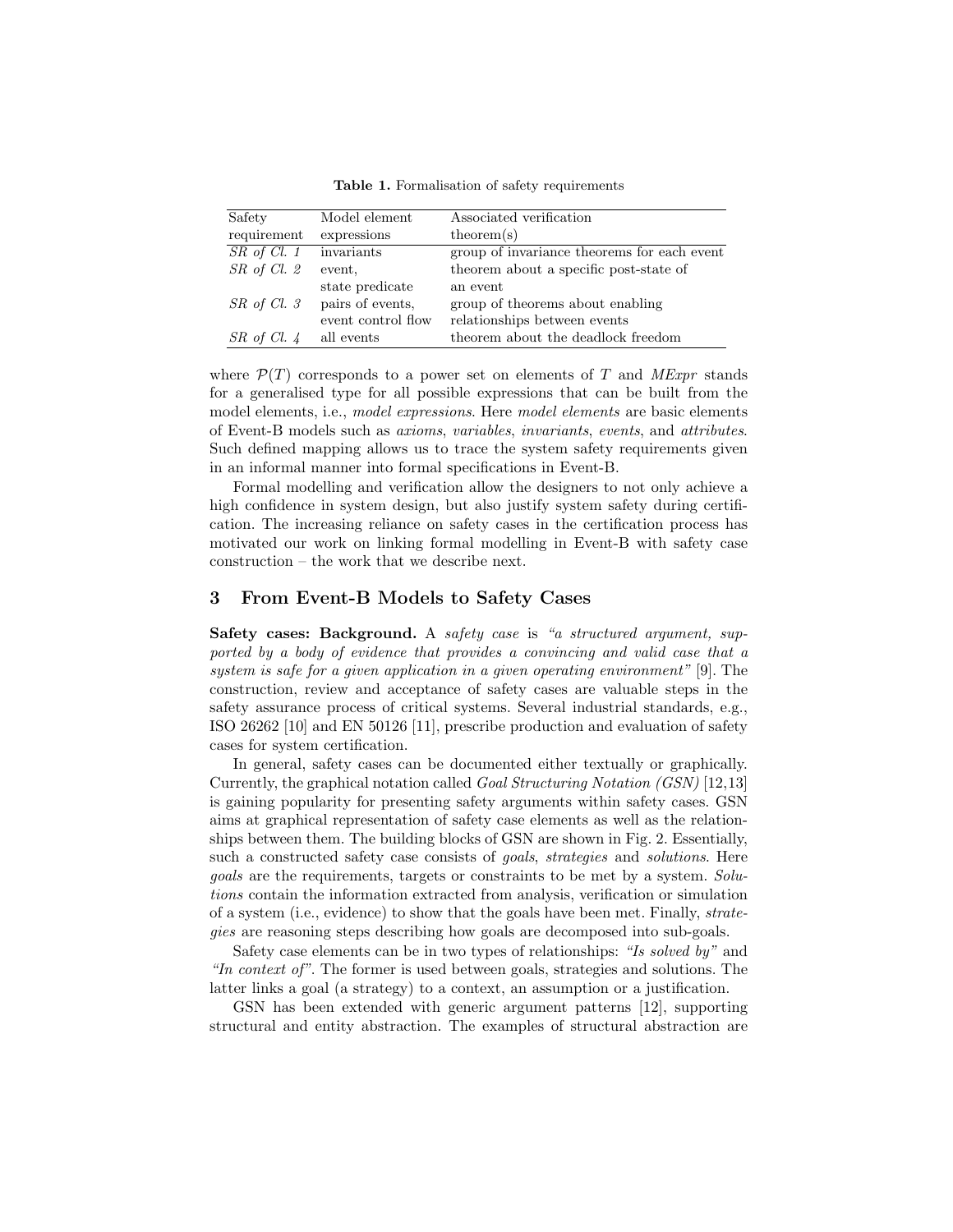

Fig. 2. Elements of GSN

multiplicity and optionality. Multiplicity is a generalised n-ary relationship between the GSN elements, while optionality stands for optional and alternative relationship between them. There are also two extensions for entity abstraction: uninstantiated entity as well as undeveloped and uninstantiated entity. The former one specifies that the entity requires to be instantiated, i.e., to be replaced with a more concrete instance. In Fig. 2, this is depicted as a hollow triangle. The latter one indicates that the entity needs both further development and instantiation. This is displayed as a hollow diamond with a line in the middle.

From Requirements to Safety Cases via Event-B models. The approach proposed at this paper should create an information continuum that spans requirements engineering, formal modelling and safety case construction as shown in Fig. 3. Problems with defining a safety argument during safety case construction might indicate that some safety requirements are overlooked or a formal specification is not sufficiently constrained. Such a feedback should invoke the corresponding corrective actions (a dashed line in Fig. 3).

The proposed approach encompasses two main activities : (1) representation of safety requirements in Event-B models, and (2) derivation of safety cases from the associated Event-B specifications. The activities are tightly connected with each other. They depend on several factors such as adequacy of representation of the system behaviour by a formal model and availability of modelling and verification artefact to substantiate safety argument.

To facilitate the first activity – representation of safety requirements in Event-B models – we rely on our classification and mapping rules defined above. To simplify the task of linking the formalised system safety requirements with the constructed safety case, we propose a set of classification-based argument patterns. In addition, a special pattern is created to provide the argumentation that the formal model we rely on is by itself correct and well-defined.

The patterns have been developed using the described above GSN extensions. Some parts of an argument pattern may remain the same for any instance, while others need to be further instantiated (those are labelled with a hollow triangle). The text highlighted by braces { } should be replaced by a concrete value.

A generic representation of a classification-based argument pattern is given in Fig. 4. Here, a safety requirement *Requirement* of some class  $Class\{X\}$  is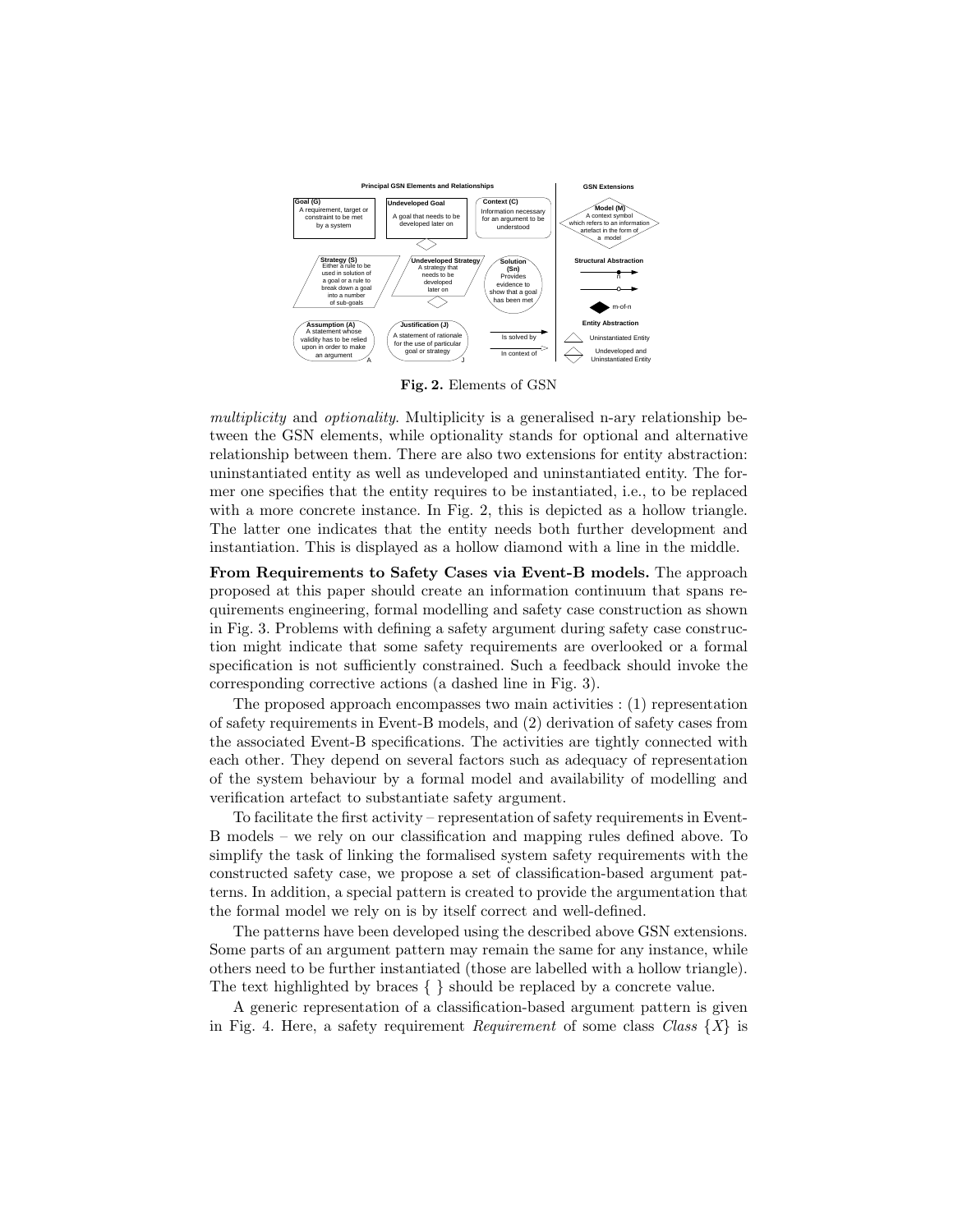

Fig. 3. High-level representation of the overall approach

reflected in the goal  $\mathbf{G}\mathbf{X}$ . According to the proposed approach, the requirement is verified within a formal model  $M$  in Event-B (the model element  $MX.1$ ).

In order to obtain the evidence that a specific safety requirement is met, different construction techniques might be undertaken. The choice of a particular technique influences the argumentation strategies to be used in each pattern. For example, if a safety requirement can be associated with a model invariant property, the corresponding theorem for each event in the model M is required to be proved. Correspondingly, the proofs of these theorems are attached as the evidence for the constructed safety case.

To bridge a semantic gap in the mapping associating an informally specified safety requirement with the corresponding formal expression in Event-B, we need to argue over a correct formalisation of the requirement (SX.2 in Fig. 4). We rely on a joint inspection conducted by domain and formalisation experts  $(SnX.2)$ as the evidence that the associated model elements (via the defined mappings) are proper formalisations of the requirement under consideration.



Fig. 4. Generic argument pattern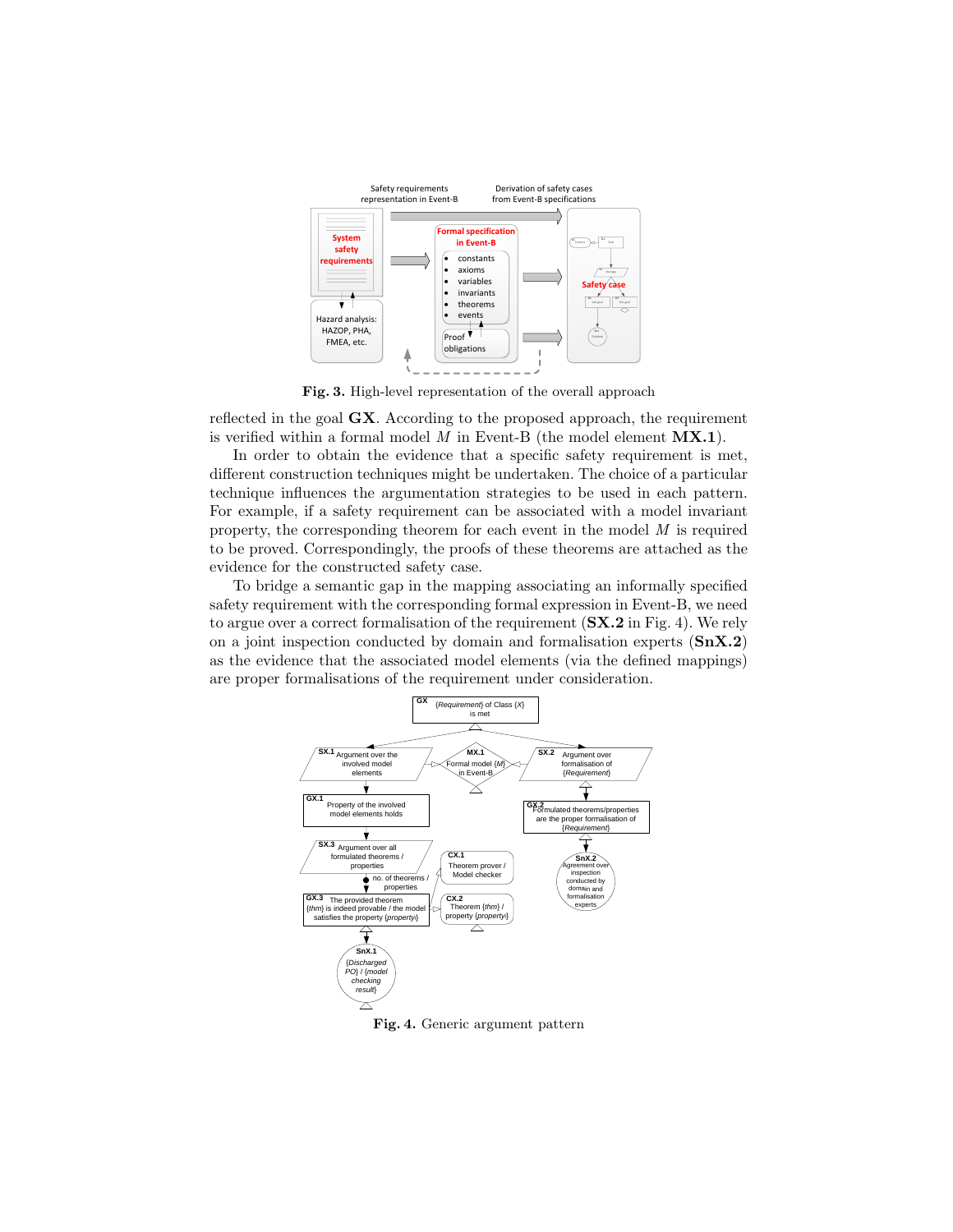As soon as all safety requirements are assigned to their respective classes and their mapping into Event-B elements is performed, we can construct the part of a safety case corresponding to assurance of these requirements. To make this construction generic, we associate each class with the corresponding safety case argument pattern that can be instantiated in different ways. Note that the process of safety requirements elicitation is left outside of consideration in this paper. We assume that the given list of these requirements is completed beforehand by applying safety analysis techniques.

In the next section, we will illustrate such safety case construction by a case study. More details of the proposed arguments patterns can be found in [14].

#### 4 Case Study: a Steam Boiler System

In this section, we demonstrate our approach by a case study  $-$  a steam boiler control system [15]. Due to lack of space, we only give a brief overview of system requirements, constructed formal models and fragments of the safety case. The complete description can be found in [16].

Steam Boiler: Requirements and Development Strategy. The steam boiler is a safety-critical control system that produces steam and adjusts the quantity of water in the steam boiler chamber to maintain it between the lower safety boundary  $M1$  and upper safety boundary  $M2$ . The situations when the water level is too low or high are hazardous and must be avoided.

The system consists of the following units: a chamber, a pump, a valve, a sensor to measure the water quantity in the chamber, a sensor to measure the steam quantity out of the chamber, a sensor to measure water input through the pump, and a sensor to measure water output through the valve.

After being powered on, the system enters the **Initialisation** mode. At each control cycle, the system reads sensors and performs failure detection. If no failure detected, the system may enter one of its operational modes Normal, Degraded or Rescue. In the Normal mode, the system attempts to maintain the water level in the chamber between the normal boundaries N1 and N2 (such that  $N1 < N2$ ) providing that no failures of the system units have occurred. In the Degraded mode, the system tries to maintain the water level within the normal boundaries despite failures of some physical non-critical units. In the Rescue mode, the system attempts to maintain the normal water level in the presence of a failure of the critical unit – the water level sensor. If failures of the system units and the water level sensor occur simultaneously or the water level is outside of the predefined safety boundaries M1 and M2 (such that  $M1 < M2$ ), the system enters the non-operational mode Emergency Stop.

The failure of the steam boiler control system is detected if either the water level in the chamber is outside of the safety boundaries or the combination of a water level sensor failure and a failure of any other system unit (the pump or the steam sensor) is detected. The water level sensor is considered as failed if it returns a value which is outside of the nominal sensor range or the estimated range predicted in the last cycle. In a similar way, a steam output sensor failure is detected. The pump fails if it does not change its state when required.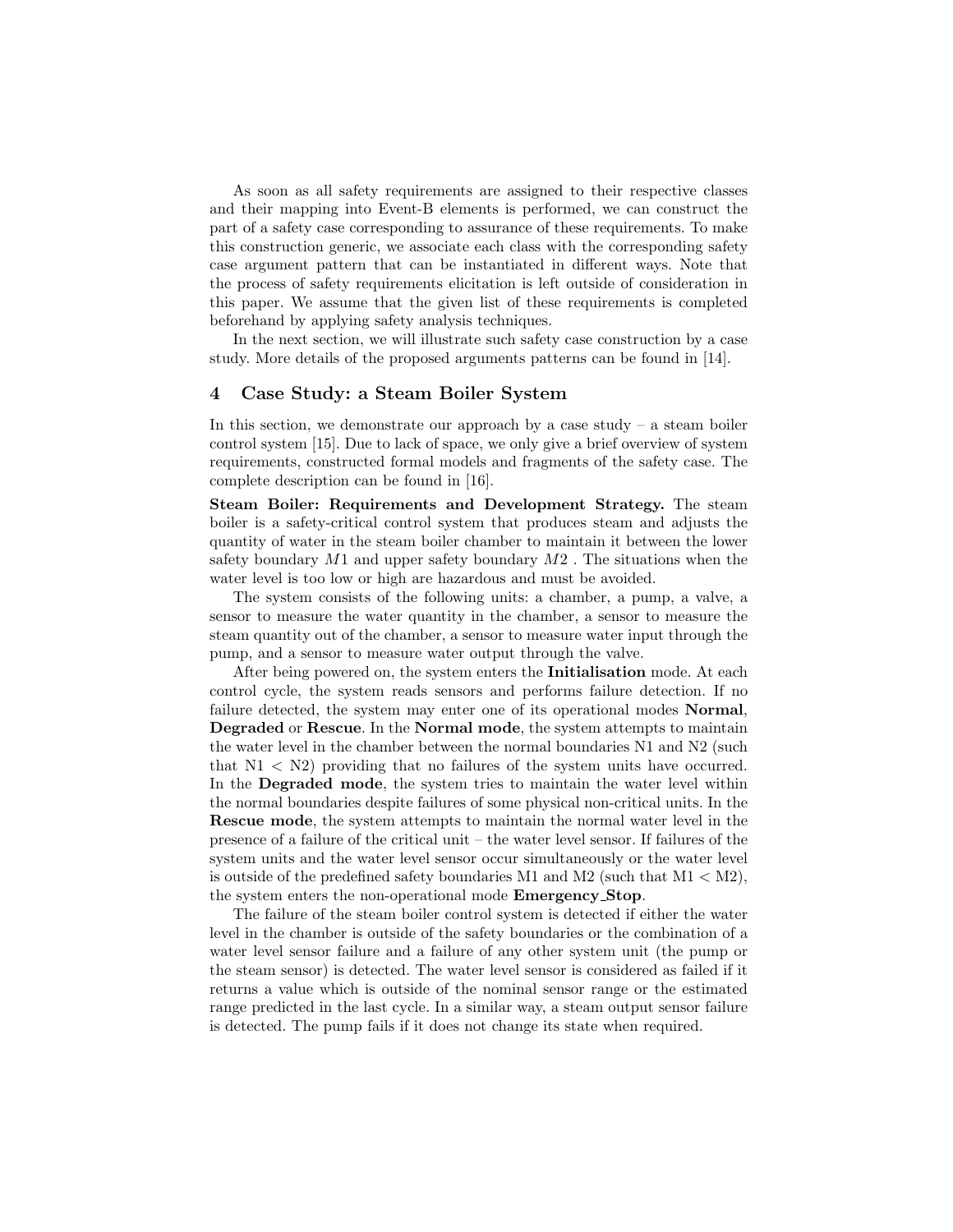

Fig. 5. Argument pattern for safety requirements of Class 1

Our Event-B development of the steam boiler case study consists of an abstract specification and its four refinements [16]. The abstract model (MACHINE M0) implements a basic control loop. The first refinement (MACHINE M1) introduces an abstract representation of the activities performed after the system is powered on and during system operation. The second refinement (MACHINE M2) introduces a detailed representation of the system failure conditions. The third refinement (MACHINE M3) models the system physical environment as well as elaborates on more advanced failure detection procedures. Finally, the fourth refinement (MACHINE M4) introduces a representation of the required execution modes. Each machine has the associated context where the necessary data structures are introduced and their properties are postulated as axioms.

From an Event-B model to a Safety Case. The steam boiler control system should adhere to a number of safety requirements. Let us illustrate construction of fragments of a safety case for some given safety requirements.

The main safety requirement –  $SR-02$ : During the system operation the water level shall not exceed the predefined safety boundaries belongs to requirements Class 1. A natural way to formalise these requirements is by associating them with the corresponding invariant properties in the associated Event-B model. Therefore, the proposed form of the mapping function for *Class 1* is

 $Reg_i \rightarrow \{safety\_inv_{i1}, ..., \,safety\_inv_{iN}\}\$ 

for each such requirement  $\text{Re}q_i$  and its associated invariants.

To formally verify the requirement, we have to prove the invariant preservation for all the affected model events.<sup>4</sup> The discharged proof obligations can be used then as the safety case evidence that the requirement holds. This is reflected in the associated safety case argument pattern for *Class 1* (see Fig.5).

<sup>4</sup> The affected model events are those that change any variables appearing in the considered invariant(s).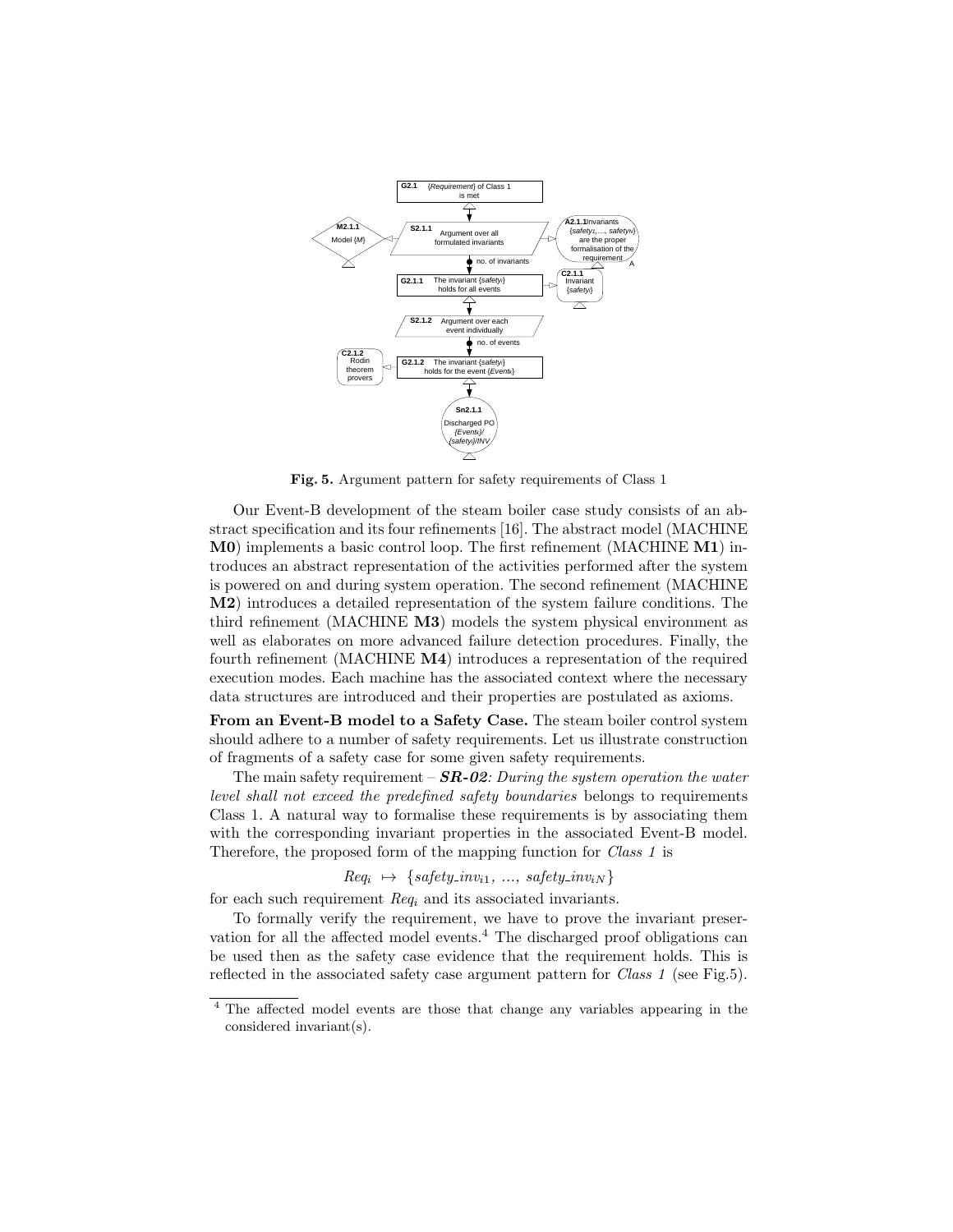

Fig. 6. A fragment of the safety case corresponding to assurance of SR1

We formalise the requirement **SR-02** as the invariant **inv1.2** at the first refinement step of the Event-B development (MACHINE M1):

inv1.2:  $failure = FALSE \wedge phase \in \{CONT, PRED\} \Rightarrow$ 

 $min\_water\_level > M1 \land max\_water\_level < M2$ ,

where the variable *failure* represents a system failure, the variable *phase* models the stages of the steam boiler controller behaviour (i.e., the stages of its control loop), and finally the variables  $min\_water\_level$  and  $max\_water\_level$  represent the estimated interval for the sensed water level.

The (fragment of) mapping function  $F_M$  for this case is

 $\text{SR-}02 \mapsto \{\text{inv1.2}\},\$ 

which is a concrete instance of its general form given above.

Finally, we instantiate the argument pattern for *Class 1* as shown in Fig. 6. To support the claim that inv1.2 holds for all the affected events, we attach the discharged proof obligations as the evidence.

Since the steam boiler system is a failsafe system, whenever an unrecoverable system failure occurs, the system should be stopped. In our model, such a failure is associated with raising the corresponding flag stop. The overall condition is defined by the safety requirement  $\text{SR-01}:$  When a system failure is detected, the steam boiler control system shall be shut down and an alarm shall be activated.

The requirements belonging to *Class 2* that represents local properties, i.e., the properties that need to be true at particular points of system execution. In terms of Event-B, the particular system states we are interested in are usually associated with some desired post-states of specific model events. Hence, the proposed form of the mapping function for Class 2 is

 $Req_i \mapsto \{ (event_{i1}, q_1), ..., (event_{iN}, q_N) \},$ 

where  $\textit{Req}_i$  is a requirement,  $event_{ij}$  are the associated events, and  $q_j$  are the desired post-conditions for those events. For each pair of an event and a predicate, it is rather straightforward in Event-B to generate the corresponding theorem, which becomes an additional proof obligation. In its turn, the proved theorem becomes the evidence for the constructed safety case (see [14] for details).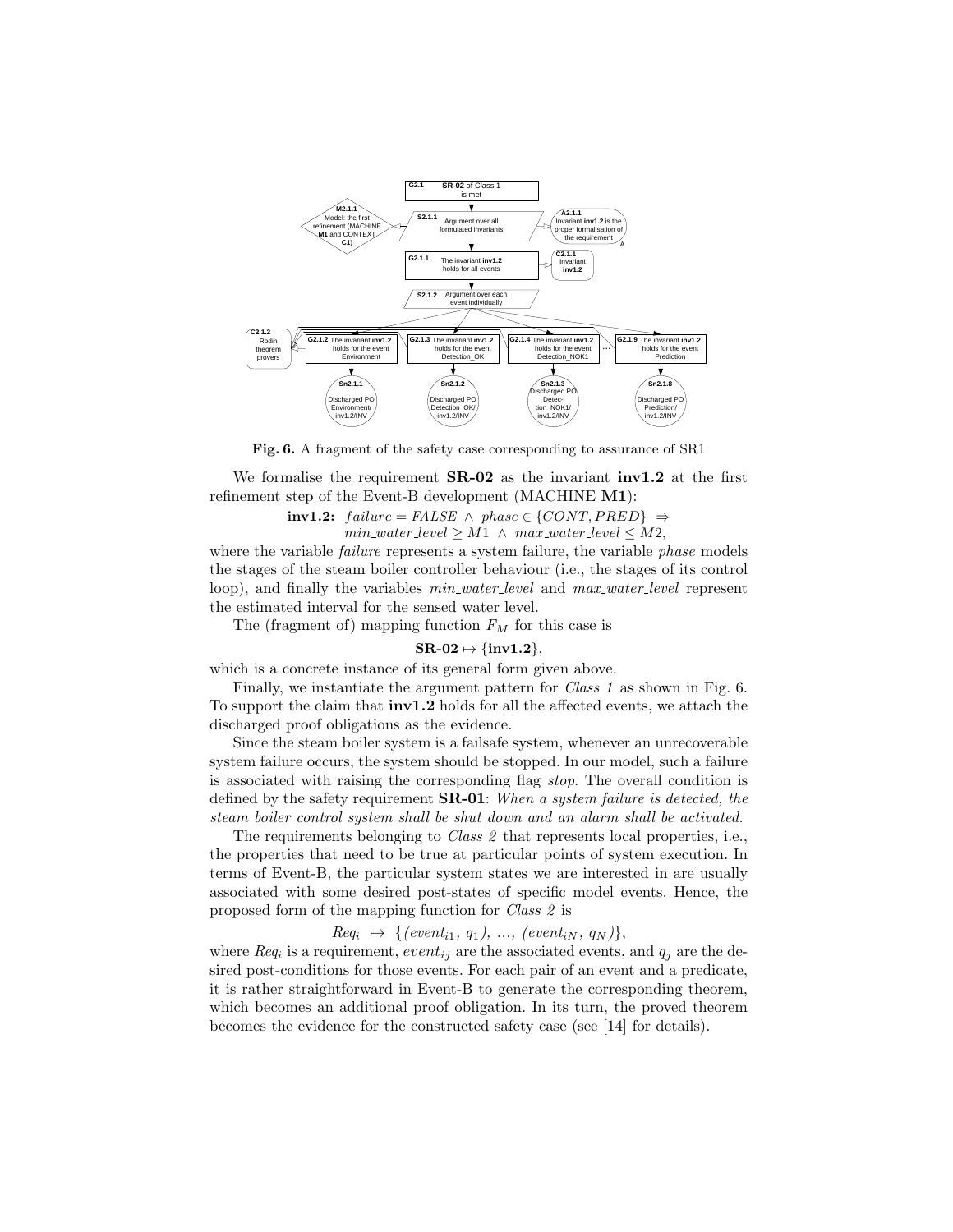The corresponding instance of the mapping function  $F_M$  for **SR-01** is

 $\mathbf{SR\text{-}01} \mapsto \{(\mathit{EnergyStop}, stop = \mathit{TRUE})\}.$ 

Thus, we formalise the requirement by associating it with the desired postcondition  $stop = TRUE$  of the event *EmergencyStop*. To verify it, we construct and prove the following theorem:

**thm1.1:**  $\forall stop' \cdot stop' \in BOOL \land (\exists phase, stop \cdot phase \in PHASE \land$  $stop \in BOOL \land phase = CONT \land stop = FALSE \land stop' = TRUE)$  $\Rightarrow stop' = TRUE,$ 

The theorem is trivially true (i.e., automatically discharged by the Rodin provers). The instantiated fragment of the safety case is presented in Fig. 7. The proof

obligation thm1.1/THM serves as the evidence that this requirement holds.

The steam boiler is a typical control system that cyclically executes a predefined sequence of actions: reading sensors, detecting failures, executing control actions or error recovery, and predicting the next system state. We can formulate that sequence of events as a corresponding requirement belonging to Class 3.

Formally, the ordering between system events can be expressed as a particular relationship amongst possible pre- and post-states of the corresponding model events. We rely on flow Event-B extension proposed by Iliasov [17] to verify that the required order of events is enforced. The Flow plug-in for the Rodin platform allows us to express all these relationships in a diagrammatic way, generating the corresponding theorems automatically.

In this paper, we omit further illustration of safety case construction for different classes of requirements. However, let us note that to ensure that the constructed safety arguments are valid, we also have to define a special argument pattern that demonstrates well-definedness of the formal models themselves as described in the accompanying technical report [14].

The use of the Rodin platform and accompanying plug-ins has facilitated derivation of formal evidence that the given safety requirements hold for the modelled system. The proof-based semantics of Event-B (a strong relationship between model elements and the associated proof obligations) has given us a direct access to the corresponding proof obligations, which in turn allowed us to explicitly refer to their proofs in the resulting safety case.



Fig. 7. A fragment of the safety case corresponding to assurance of SR-01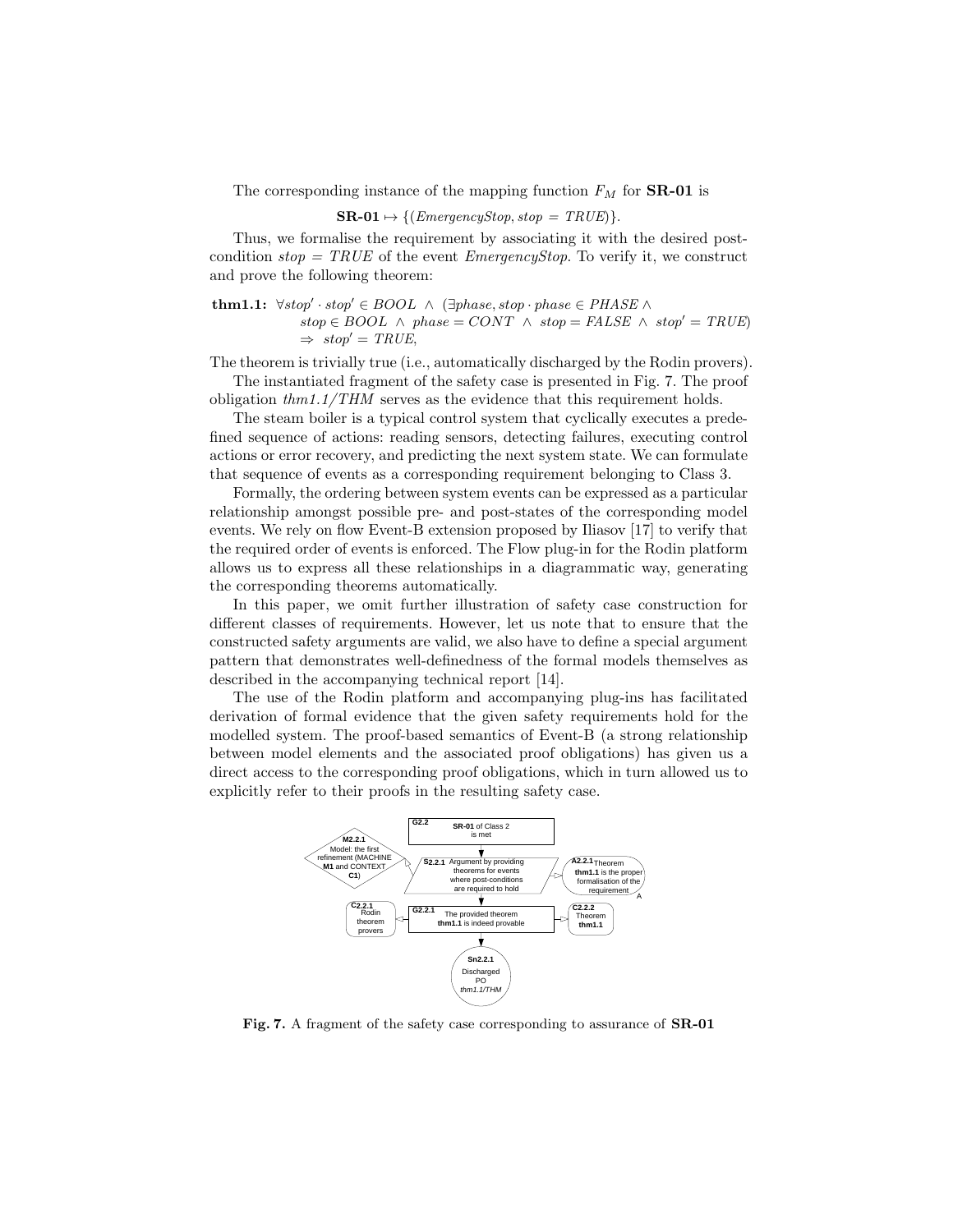In this section, we demonstrated how models and proofs in Event-B can be used in construction of a safety case. Though the resultant development appears as a linearly constructed refinement chain, in practice it is a result of several iterations of trials and errors. To maintain traceability between the requirements, models and safety case fragments, we need to create an automated integrated engineering environment – the problem that we discuss next.

#### 5 Integrated Automated Tool Support

Development of safety-critical systems is a joint effort of engineers from diverse domains, including electro-mechanical, hardware, software, safety etc. Each of the engineering teams applies domain-specific analysis and design methods and correspondingly uses the dedicated engineering tools. Though the engineering environment is inherently heterogenous, productivity of the development process and safety per se depend on how seamlessly the information about design decisions and constraints propagates across domains.

Let us consider the interactions between requirements engineering and formal modelling. Formal modelling typically results in identifying problems in given requirements (e.g., missing or contradictory ones) as well as deriving the constraints for the requirements to be satisfied. Hence, requirements definition and model creation co-evolve, and changes in one domain should invoke changes in the other. In its turn, these changes should be reflected in a safety case. Since the safety case construction should proceed alongside the development, the inability to produce safety argument may trigger the whole chain of requirement re-definition, formal model change and safety case re-construction.

Therefore, to address establishing an information continuum from requirements to safety cases, we should create a platform for non-obtrusive integration of tools in an integrated tool chain. The work presented in the paper is a part of a more general ongoing effort of tool integration as well as formalisation and mechanisation of rules that turn a collection of disparate tools into a tool chain.

We believe that dynamic tool integration enabling real-time sharing of data is the way to build tool chains of tomorrow. There is enough technological context to make such integration relatively cheap and painless, even for pre-existing tools not meant to operate in a dynamic setting. The enabling technologies we consider crucial are the structured data representation with stable identifiers and the actor paradigm. The former gives a common syntactic base for all the tools without enforcing unreasonable restrictions. An example of such a technology is OSLC [5] described below. The actor model provides a simple and flexible integration framework detached from the logic and code of integrated tools.

Before describing our solution in more detail, let us give a brief overview of a new industry-driven interoperability standard – OSLC – that we rely on.

OSLC: Background. Open Services for Lifecycle Collaboration (OSLC) [5] is an open community, the goal of which is to create specifications for integrating tools, their data and workflows to support lifecycle processes. OSLC address integration scenarios for individual topics such as change management, test management, requirements management and configuration management.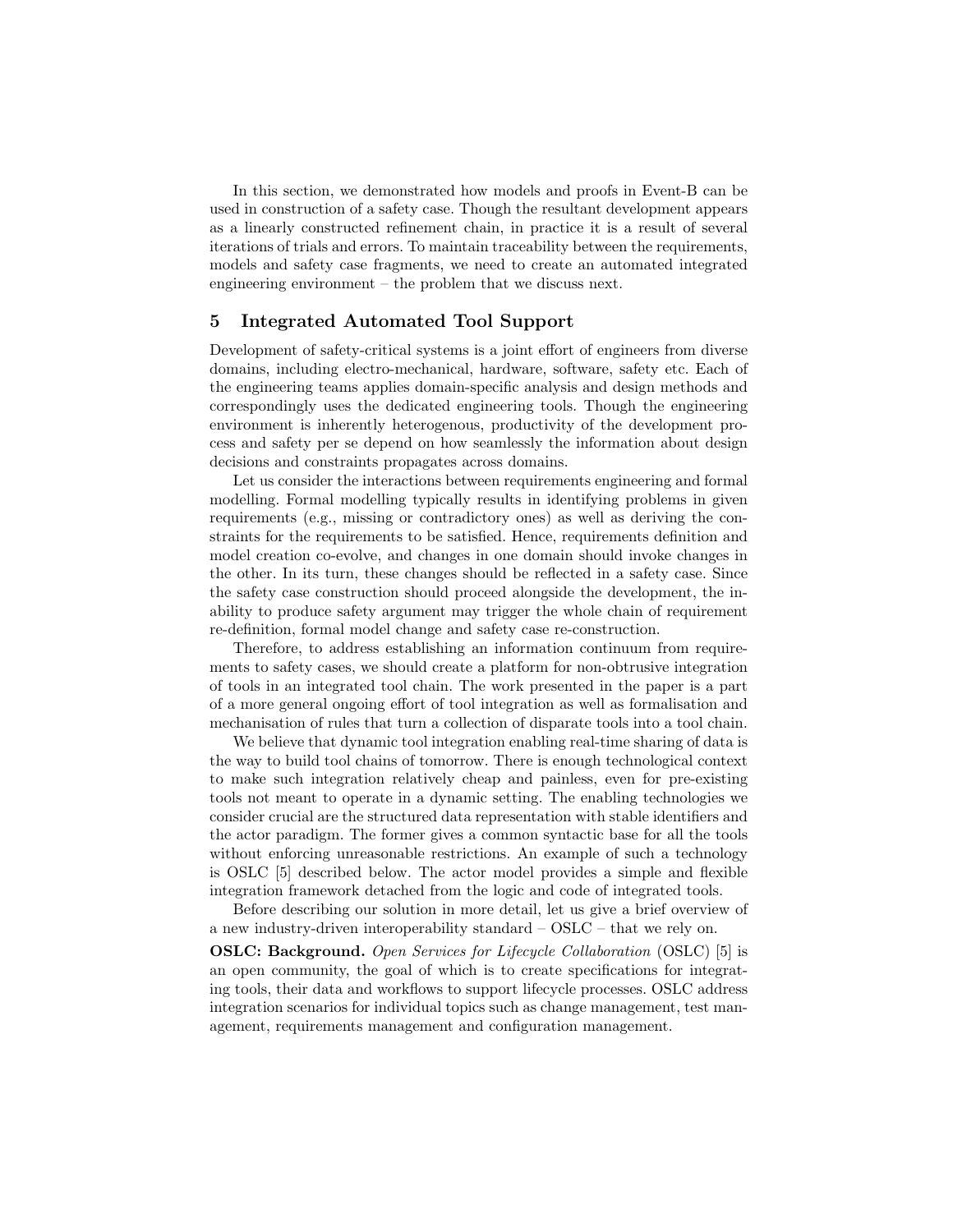In simple terms, OSLC specifications focus on how the external resources of a particular tool can be accessed, browsed over, and specific change requests can be made. OSLC is not trying to standardise the behaviour of any tool. Instead, OSLC specifies a minimum amount of protocol and a small number of resource types to allow two different tools to work together relatively seamlessly.

To ensure coherence and integration across these domains, each workgroup builds on the concepts and rules defined in the OSLC Core specification [18]. OSLC Core consists mostly of standard rules and patterns for using HTTP and RDF (Resource Description Framework) that all the domains must adopt.

In OSLC, each artefact in the lifecycle – a requirement, test case, source file etc. – is an HTTP resource that is manipulated using the standard HTTP methods (GET, POST, etc.). Each resource has its RDF representation, which allows statements about resources in the form of subject/predicate/object expressions, i.e., as linked data. Other formats, like JSON or HTML, are also supported.

OSLC Requirements Management (RM) specification is built on the top of OSLC Core. It supports key REST APIs for software Requirements Management systems. The additionally specified properties describe the requirements-related resources and the relationships between them.

There are several different approaches to implementing an OSLC provider for software. For this work, we rely on so called the *Adapter* approach. It proposes to create a new web application that acts as an OSLC adapter, runs along-side of the target application, provides OSLC support and "under the hood" makes calls to the application web APIs to create, retrieve, and update external resources.

OSLC Tool Bus. To enable tool interconnection, we require that each tool has an OSLC adapter. The adapter offers a web service style API for traversing as well as changing tool data in real time. Generally, all well designed tools following the model-view-controller design pattern (e.g., based on Eclipse GMF) can be easily extended with an OSLC adapter.

An OSLC adapter is purely passive: it offers access to structured data that may be rendered in differing formats. It does not by itself link two tools together. The linking, or as we call it, tool orchestration, requires an additional piece of logic to define how and when the tools need to exchange information as illustrated in Fig. 8. An orchestration solution must (i) ensure that common names refer to same concepts, and (ii) manage the information flow between the tools.

To address this, we propose to use the agent paradigm [19], where each tool comes with one or more agents necessary for tool coordination. A collection of agents working together coordinating several tools is called an orchestration component. A tool may be a part of several interactions (see Fig. 8). Thus, e.g., a specification may be interlinked with code base, a safety case and requirements.

The role of an agent is to represent the interests of a respective tool by notifying other agents of any relevant new data and also acting on any such updates from other agents. The underlying communication framework implements a federated tuple space [20] - a distributed implementation of a shared blackboard with Linda coordination primitives [21]. To simplify agent implementation, we also offer the publisher/subscriber and mailbox communication styles realised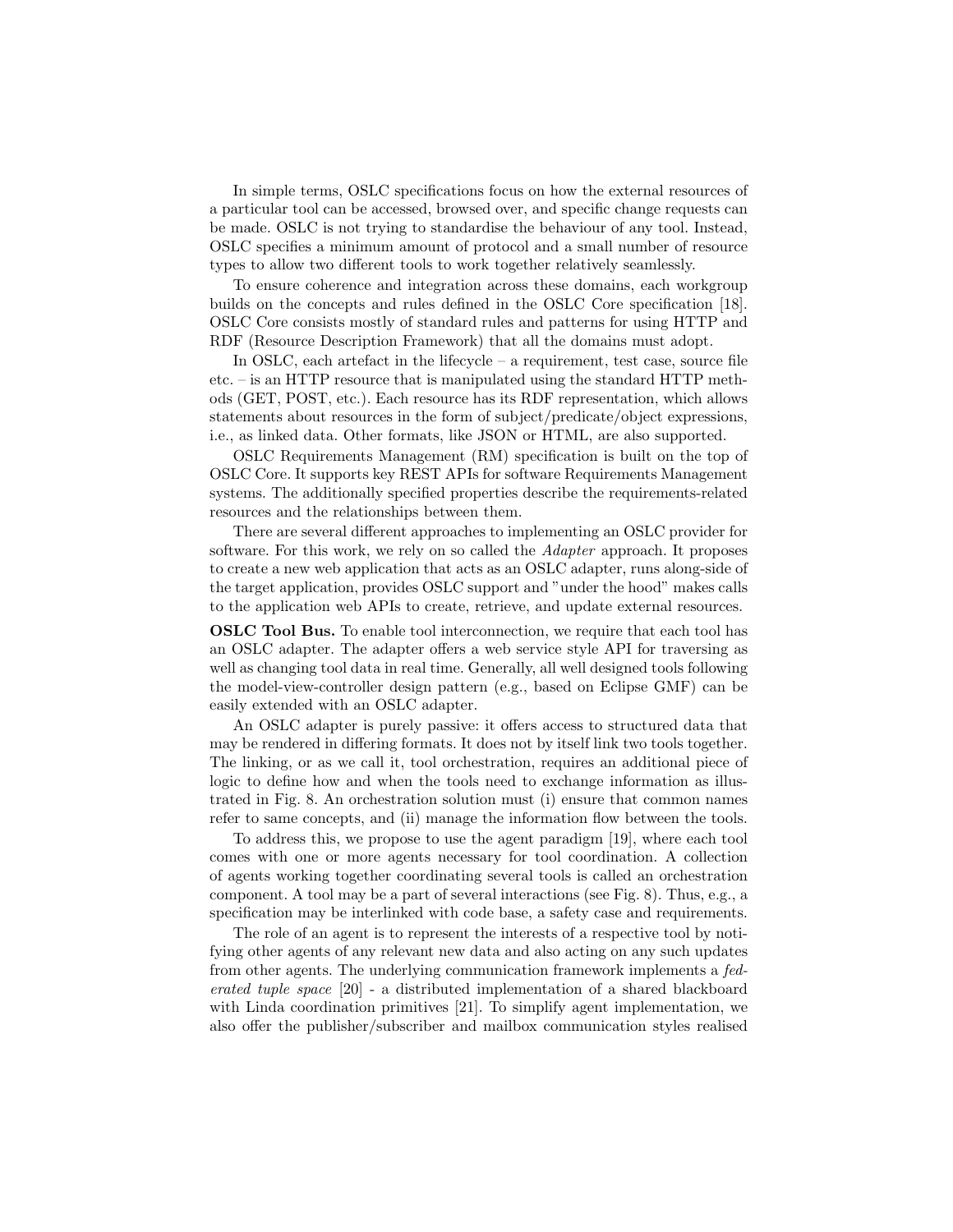

Fig. 8. OSLC-based tool bus.

on top of the tuple space API. Asynchronous message passing is a good fit for real-time coordination of a distributed tool chain, while federated tuple space is especially well-suited to loosely coupled parties that at times may be disconnected from some or all of peers. It is possible to construct generic agents able to handle simple tasks like synchronising certain data of some two tools or constantly broadcasting changes to a certain part of tool data. This enables, in principle, a compositional approach to agent design where complex orchestration logic is built, brick by brick, from the predefined agents.

A logical extension of this idea is fusion of an agent specification and the tool OSLC interface. Recall that OSLC is primarily a gateway to the tool data. It does not span across several tools. We are working on a way to extend an OSLC specification with the coordination meta-data defining the logic of orchestration components via static documents serialised in, e.g., XML or RDF form.

Prototype Tool Chain. In our prototype implementation, we aim at building an environment that integrates requirements engineering, formal modelling and verification, and safety case development. We strive to retain flexibility and notation that is native for each domain. For instance, requirements are defined in natural language. To maintain the link between the dynamically changing requirements and the associated formal models, we have created a prototype Requirements-Rodin adapter [22]. Formal modelling is done using the Event-B language, while safety cases are generated in a goal-structuring notation.

Our requirements tool uses the generic principle of organising requirements into a tree with further optional cross-links between them, and their classifications (by taxonomy, component, developer, etc.). The tool provides a simple form-based user interface. It embeds a web-service that provides OSLCcompliant RDF descriptions of requirements. Every requirement may be referred to by the project name and requirement id.

The second part of the prototype achieves a similar goal for the Rodin Platform. We have developed a Rodin plug-in that exposes the Event-B model database and proofs as externally referable OSLC resources. Once again, each model element (variable, invariant, refinement) has a unique global identifiers that can be used to cross-link with other OSLC and RDF resources.

The third part of the environment facilitates generation of safety case. It maps relevant elements of requirements and models into the corresponding parts of safety case, i.e., allows to reuse the results of formal modelling and verification to construct a safety argument.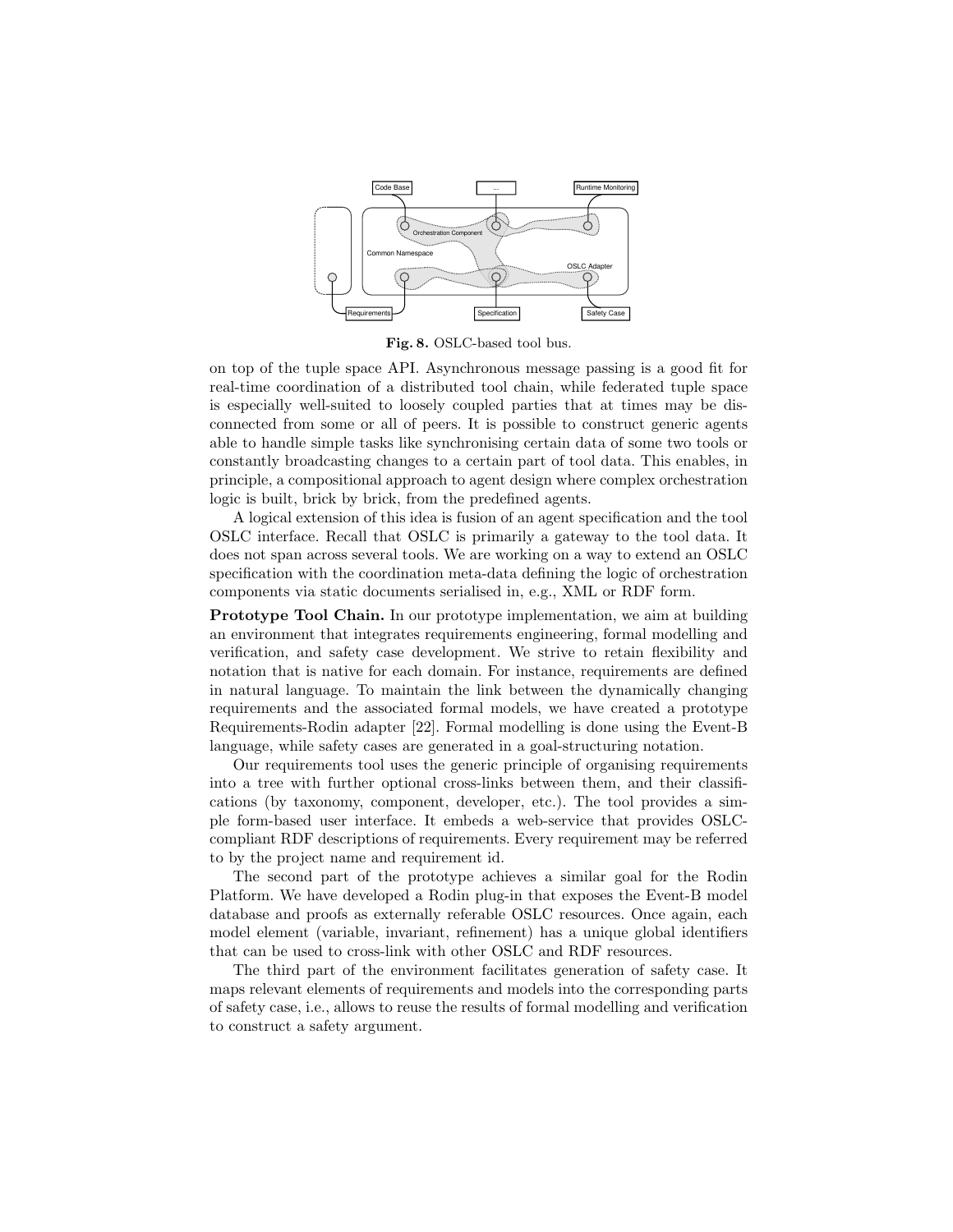## 6 Related Work and Conclusions

Related work. The relationships between formal methods and safety cases have been studied along two main directions: to prove soundness of safety argument and gather evidences from formal modelling to substantiate safety argument. The most prominent work on the former is by Rushby [23], in which he formalises the top-level safety argument to support automated soundness checking. The obtained theorem can be then verified by a theorem prover or a model checker.

Our work is closer to the second research direction. Hawkins et al. [24] propose an approach that relies on static analysis of program code to demonstrate that the software does not contain hazardous errors. In [25], the authors automate generation of heterogeneous safety cases, starting from a (manually developed) top-level system safety case, while lower-level fragments are automatically generated from formal verification of safety requirements. In [26], to ensure that a model derived during model-driven development of a safety critical system satisfies all the required properties, the authors use the obtained model checking results. Our approach follows a similar idea. The main difference is in the reliance on the introduced requirements classification to construct both associated formal model and resulting safety argument. Moreover, the automatic tool support created for the proposed approach significantly improves its usability.

Conclusions. In this paper, we have presented an approach and a prototype tool implementation for integrating formal modelling in Event-B into the process of development and assurance of safety-critical systems. We aimed at providing support for linking requirements and formal models as well as efficient reuse of formal modelling and verification artefacts in safety case construction. The prototype tool implementation provides a platform for dynamic information sharing between safety engineers and verification team. It relies on the idea of linked data promoted by the OSLC standard, which is now rapidly spreading in industry.

To validate the approach, we have undertaken formal development and safety case construction of the steam boiler system. In our work, to test the approach scalability and usability, we have deliberately aimed at representing a large set of complex requirements of the system and then constructing the safety case.

We believe that the proposed approach is beneficial for the development of complex safety-critical systems because it allows the engineers to establish an information continuum between different involved domains. As a future work, we are planning to continue our work on integration by focusing on the integration with techniques for safety analysis as well as different verification tools.

#### Acknowledgements

The presented work is partially supported by the TEKES project Cyber Trust.

#### References

- 1. Abrial, J.R.: Modeling in Event B. Cambridge University Press (2010)
- 2. (EU-project DEPLOY) Online at http://www.deploy-project.eu/.